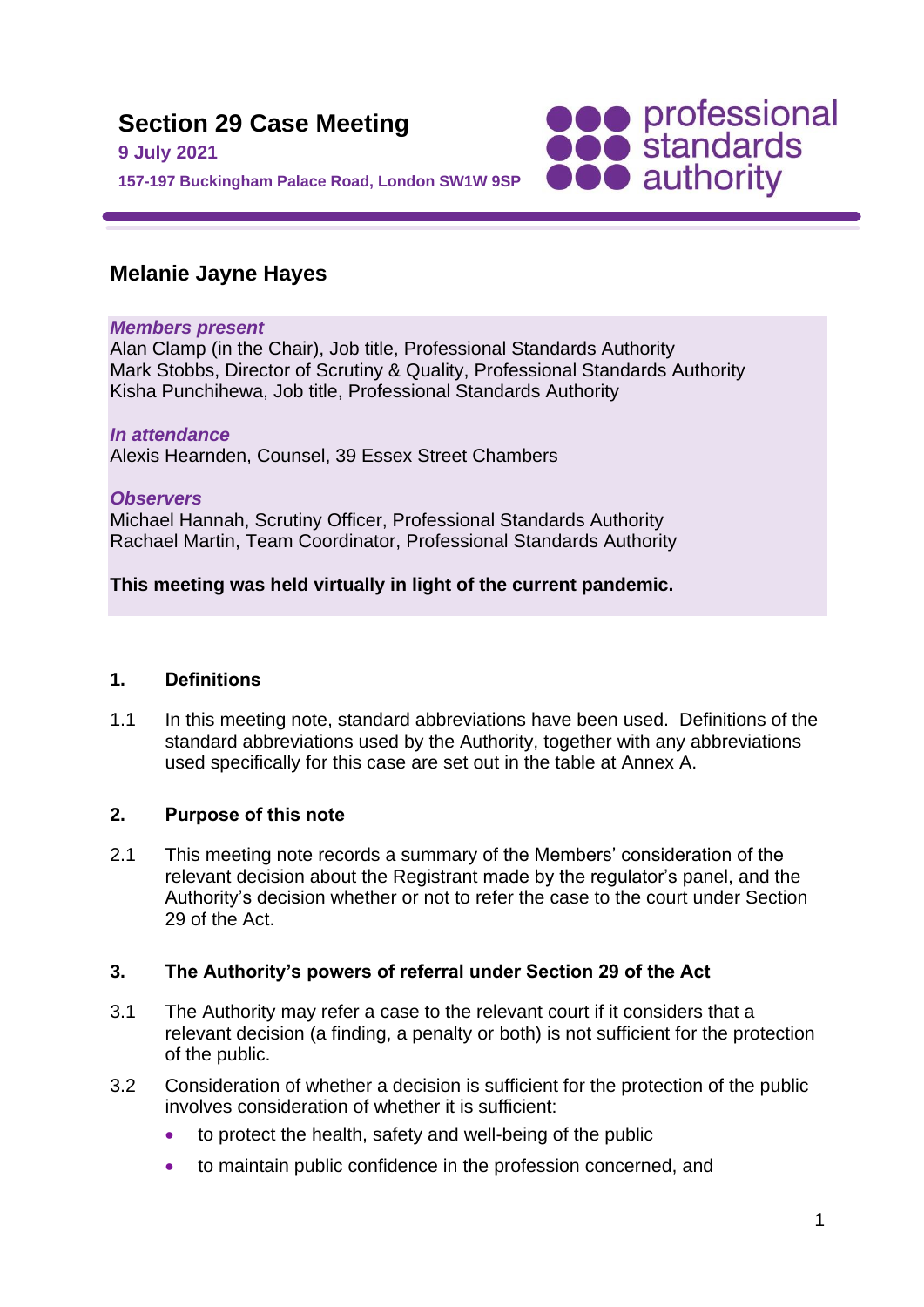- to maintain proper professional standards and conduct for members of that profession.
- 3.3 This will also involve consideration of whether the panel's decision was one that a disciplinary tribunal, having regard to the relevant facts and to the object of the disciplinary proceedings, could not reasonably have reached; or was otherwise manifestly inappropriate having regard to the safety of the public and the reputation of the profession (applying *Ruscillo*<sup>1</sup> ).

### **4. Conflicts of interest**

4.1 The Members did not have any conflicts of interest.

### **5. Jurisdiction**

5.1 The Legal Advisor confirmed that the Authority had jurisdiction to consider the case under Section 29 of the Act. Any referral in this case would be to the High Court of Justice of England and Wales and the statutory time limit for an appeal would expire on 16 July 2021.

### **6. The relevant decision**

- 6.1 The relevant decision is the Determination of the Panel following a hearing which concluded on 10 May 2021.
- 6.2 The Panel's Determination which includes the charges and findings is set out at Annex B.

### **7. Documents before the meeting**

- 7.1 The following documents were available to the Members:
	- Determination of the panel dated 10 May 2021
	- The Authority's Detailed Case Review
	- Transcript of the hearing dated 10 May 2021
	- Counsel's Note dated 7 July 2021
	- CPD Exhibits
	- CE Decision Letter sent to Registrant
	- CE Masters
	- CPD Provisional Agreement signed
	- Regulatory concerns response form
	- Hearing Decision letter sent to Registrant

<sup>&</sup>lt;sup>1</sup> CRHP v Ruscillo [2004] EWCA Civ 1356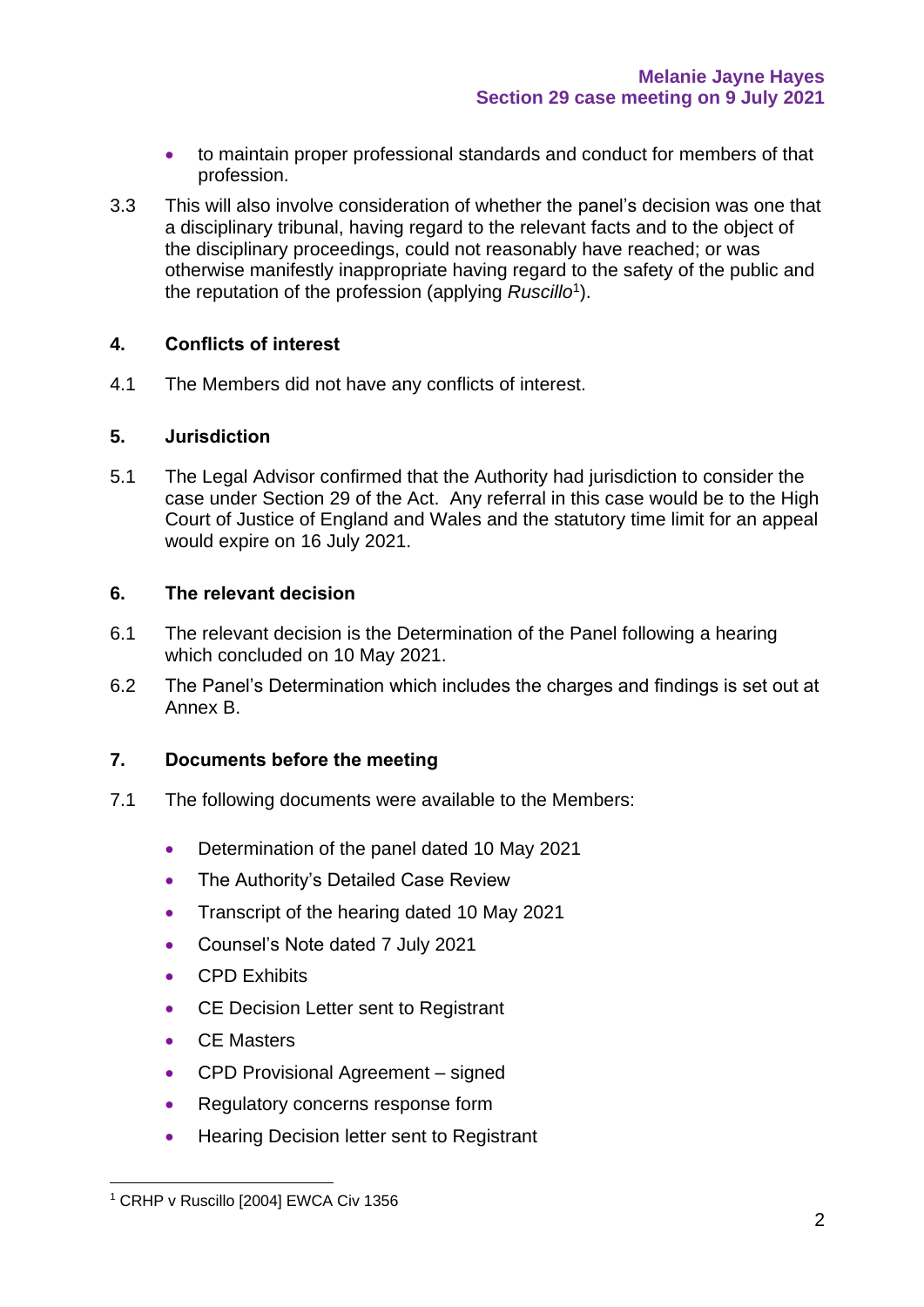- On table document
- Witness statement bundle
- Referral letter from NMC dated 20 May 2021
- Further letter from NMC dated 3 June 2021
- The NMC's Indicative Sanctions Guidance
- The Authority's Section 29 Case Meeting Manual
- 7.2 The Members and the Legal Advisor were provided with a copy of a response from the NMC to the Authority's Notification of s.29 Meeting.

#### **8. Background**

- 8.1 This was a substantive hearing disposed of by way of a consensual panel determination (CPD). The Registrant, a mental health nurse had been on the register for 9 years did not attend the hearing. She was represented but her representative did not attend the hearing.
- 8.2 The allegations concerned two instances where the Registrant had used racist language in 2012 and May 2018 whilst at work. Two of the racist comments were made in relation to work colleagues, though the NMC did not allege that the language used was racist or that the Registrant's actions were racially motivated. The third comment was a threat made towards a patient.
- 8.3 The comments made by the Registrant in May 2018 were made on the Registrant's last day of work with the Trust.
- 8.4 On 8 May 2018 a colleague, wished the Registrant good luck in her new role. The Registrant responded with the racist comments which formed charge 3.
- 8.5 The colleague reported the incident and an internal investigation commenced. The Specialist Lead Nurse was asked to conduct the internal investigation but refused as she said she had worked with the Registrant in a previous role in 2012 and had witnessed her making racist comments and could not be objective. These incidents formed charges 1 and 2 and concerned racist language used by the Registrant in 2012.
- 8.6 The Registrant did not engage with the Trust investigation and denied the concerns prior to the case being put before the NMC Case Examiners. The only substantial engagement with the NMC appears to be the Registrant's agreement to resolve the case by consent to a six-month suspension order with review.
- 8.7 The case was considered by the Case Examiners on 5 October 2020 who found a case to answer. It is noted in the decision that the concerns gave rise to the Registrant's attitude and professionalism and concerns that she may hold underlying discriminatory attitudes towards others based on race.
- 8.8 The draft CPD was signed by the Registrant on 5 May 2021.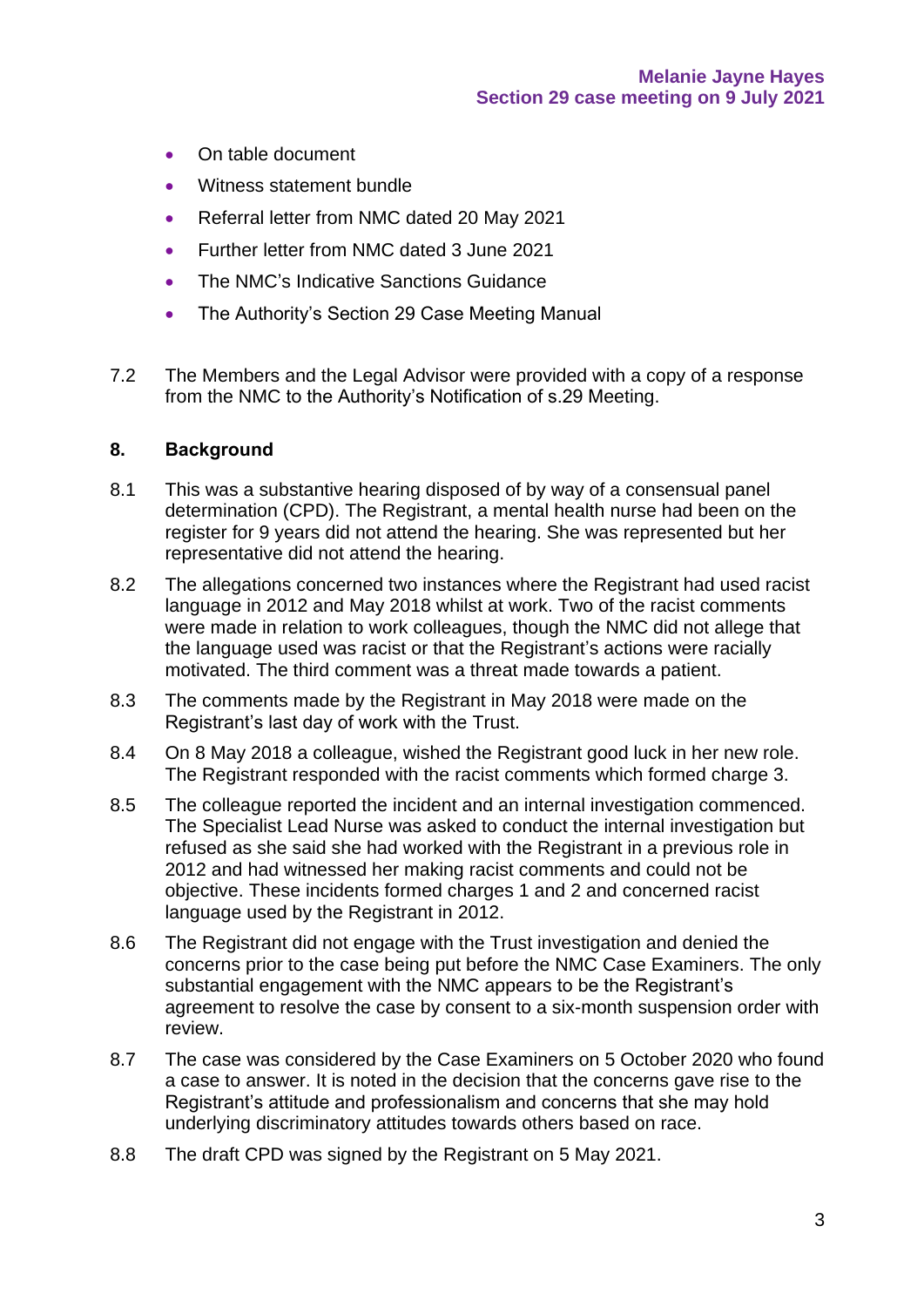- 8.9 The Panel accepted the CPD noting in their decision on impairment that there was no evidence of 'further' remediation and a 'much greater degree of insight remains to be demonstrated'.
- 8.10 In accepting the proposed 6-month suspension order the Panel reasoned that a strike off would not be proportionate 'considering all the information before it and the mitigation provided'. The Panel did not consider the Registrant's behaviour fundamentally incompatible with continued registration 'in the particular circumstances of the case'.
- 8.11 The NMC wrote to the Authority on 20 May 2021 following a meeting of its Decision Review Group ('DRG') expressing concern that neither the CPD nor the determination properly considered the seriousness of the issues.
- 8.12 On 24 May 2021 the NMC received a letter from the BAME Chief Nurses Group expressing concern regarding the decision following an article in the Daily Mail on 13 May 2021. The NMC agreed to meet with the Chief Nursing Officer for England and the NMC appear to have issued a public statement shortly thereafter. A further letter was sent to the NMC by the London Southbank University Institute for Health and Social Care also raising concerns. The NMC wrote to the Authority again on 1 June 2021 outlining the concerns it had received regarding the decision.

## **9. Applying Section 29 of the 2002 Act**

- 9.1 The Members considered all the documents before them and received legal advice.
- 9.2 The Members discussed the following concerns about the decision:

#### *Decision to dispose of case as a CPD and the evidence before the Panel*

- 9.3 The Members considered whether the case was suitable to be resolved by consent given the seriousness of the allegations and the lack of information from the Registrant. The Members noted that there was limited evidence from the Registrant, she made no witness statement and there was no evidence of remediation. The only material before the Panel from the Registrant was 5 character references and a CV. The Members noted that although noted as an appendix in the CPD, there was no evidence of any training undertaken by the Registrant or reflections on any training before the Panel.
- 9.4 Furthermore, the suggestion in the CPD agreement that the Registrant had undertaken further training which had improved her understanding of racism in the workplace did not appear to have an evidential basis as there was nothing to support this or the Registrant's learning from the training.
- 9.5 The Members were concerned by the limited evidence before the Panel in terms of the Registrant's understanding of her misconduct or any changed views or circumstances which would indicate that repetition was unlikely or that the conduct was in fact remediable. The Panel had observed that there was limited evidence to confirm insight or remediation and that there was no evidence that the Registrant had addressed charge 2 (the threat made towards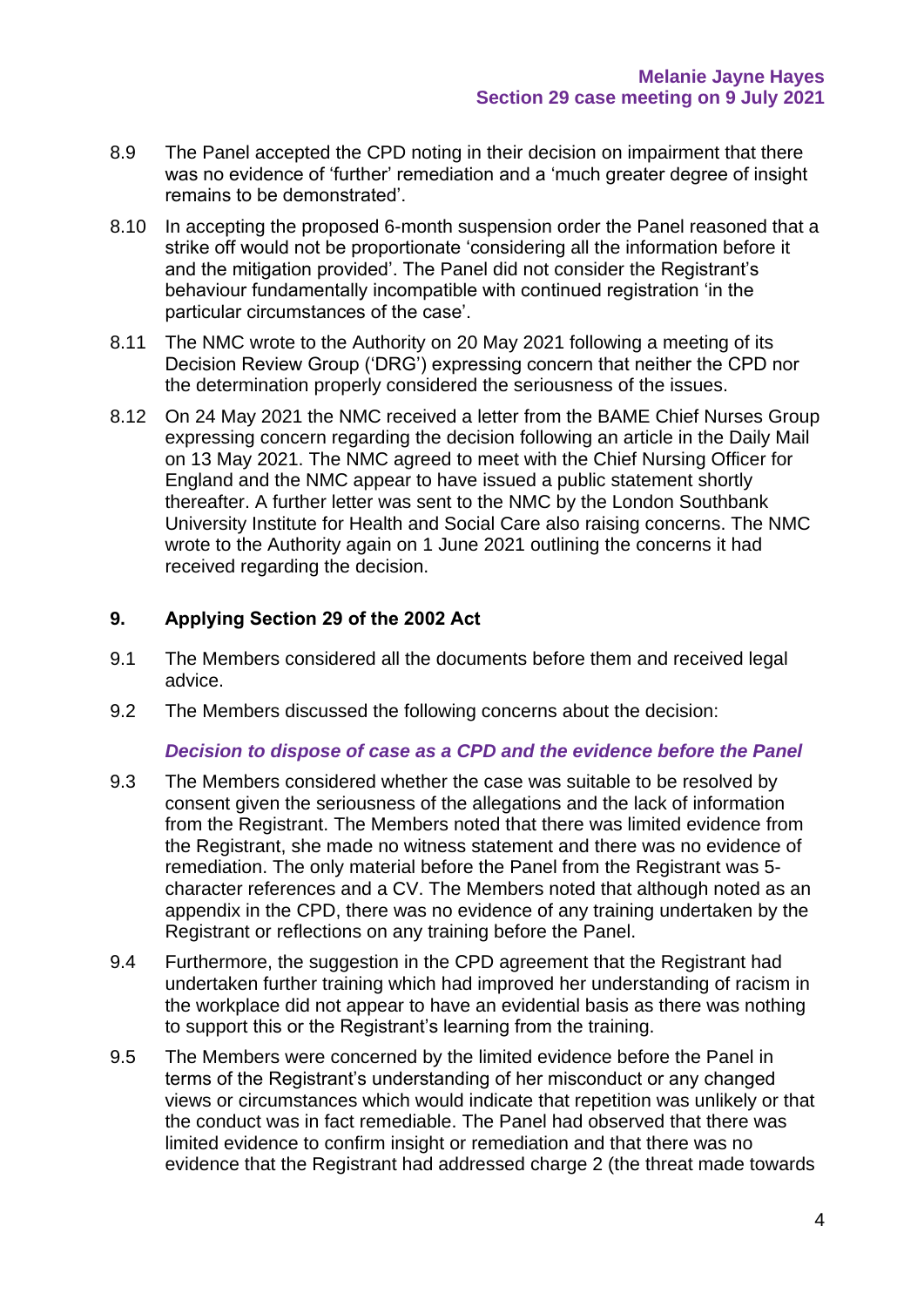a patient): the Members considered that this indicated that public protection concerns remained.

9.6 The Members considered that the decision to dispose of the case as a CPD was questionable on the basis that there was limited evidence from the Registrant, the lack of any explanation from her for her decision to initially deny the misconduct during her employer's investigations and her decision to engage on a limited basis with the Trust investigation. The Members considered that cumulatively these factors should have indicated to the NMC that the case was not an ideal case for disposal as a CPD.

### *Panel's approach*

- 9.7 The Members considered whether the Panel had fully grappled with the seriousness of the allegations. The Members considered that (i) the draft document presented to the Panel with the summary and reasoning for the suggested sanction and (ii) the Panel's final decision indicated that both the NMC and the Panel had failed to undertake sufficient analysis of the evidence. For instance, neither properly considered whether the Registrant's conduct demonstrated a deep-seated attitudinal problem, that is whether she is racist and/or would encourage violence against patients. The Members also considered that the Panel failed to give consideration to whether the Registrant's behaviour could indeed be changed and if so how.
- 9.8 The Members were further concerned by the lack of consideration by the Panel as to how such discriminatory beliefs may impact on the Registrant's actual conduct and treatment of patients. The racist comments made by the Registrant occurred six years apart and the Members considered that the Panel failed to adequately consider whether this indicated that the Registrant's attitude might affect her dealings with patients.
- 9.9 The Members also noted that the SG did not provide any assistance to the Panel since the matter of racism is not specifically addressed.
- 9.10 The Members concluded that the Registrant's conduct which involved offensive and racist comments as well as a threat of violence towards a patient was extremely concerning. As was the Panel's decision to suspend the Registrant on the basis that her conduct was potentially remediable particularly in light of the limited evidence and lack of any evidence to indicate that remediation was a possibility. The Members considered that there was a lack of reasoning by the Panel for its decision given the seriousness of the misconduct.
- 9.11 The Members noted that whilst the Panel did ask itself whether the misconduct was fundamentally incompatible with continued registration, it failed to explain its conclusion and did not appear to consider the issue sufficiently. The Members considered that there were indicators that the conduct was fundamentally incompatible with continued registration given the lack of insight or remediation and the lack of evidence to confirm that repetition was unlikely.

### *Sanction imposed*

9.12 The Members considered whether the Panel was right to accept the CPD and impose a suspension order for 6-months with a review on the basis that the misconduct was remediable.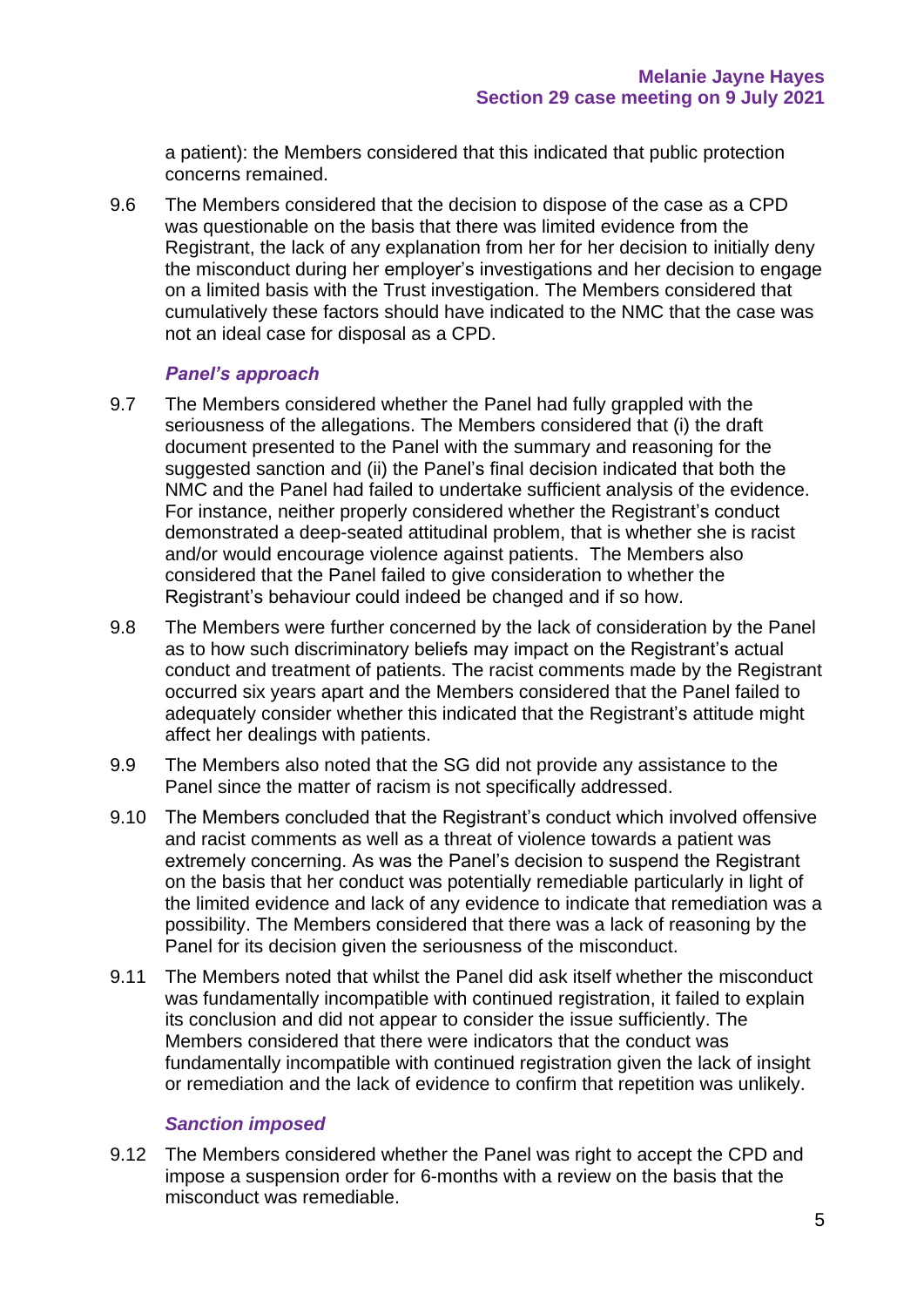9.13 The Members considered that the decision was lacking in reasons as to why the Panel felt it was appropriate to give the Registrant another chance given the limited evidence before it and that the misconduct was not isolated. Furthermore, the Members were concerned that the Panel failed to properly apply the sanctions quidance for suspension. The aggravating factors that applied to this case suggested that, without sufficient explanation, this was not a case where suspension was appropriate. The Members also considered the judicial guidance in the case of Bolton was appropriate here. The Members were concerned that the Panel had not properly considered the impact of this decision on the wider public interest.

### **Conclusion on insufficiency for public protection**

9.14 The Members concluded that the Panel's decision to accept the CPD and impose a 6-month suspension with a review was insufficient for public protection in that the Panel was wrong in its assessment of the seriousness of the misconduct and failed to take into account what might be deep-seated attitudinal issues on the part of the Registrant, as well as her lack of insight. Furthermore, the Panel failed to give adequate consideration to public confidence issues and did not give adequate consideration of whether the conduct was fundamentally incompatible with continued registration.

#### **10. Referral to court**

- 10.1 Having concluded that the Panel's Determination was insufficient for public protection, the Members moved on to consider whether they should exercise the Authority's discretion to refer this case to the relevant court.
- 10.2 In considering the exercise of the Authority's discretion, the Members received legal advice as to the prospects of success and took into account the need to use the Authority's resources proportionately and in the public interest.
- 10.3 Taking into account those considerations, along with advice on the prospects of success, the Members agreed that the Authority should exercise its power under Section 29 and refer this case to the High Court of Justice of England and Wales.

A- Camp

**Alan Clamp (Chair) Dated**

**20/8/21**